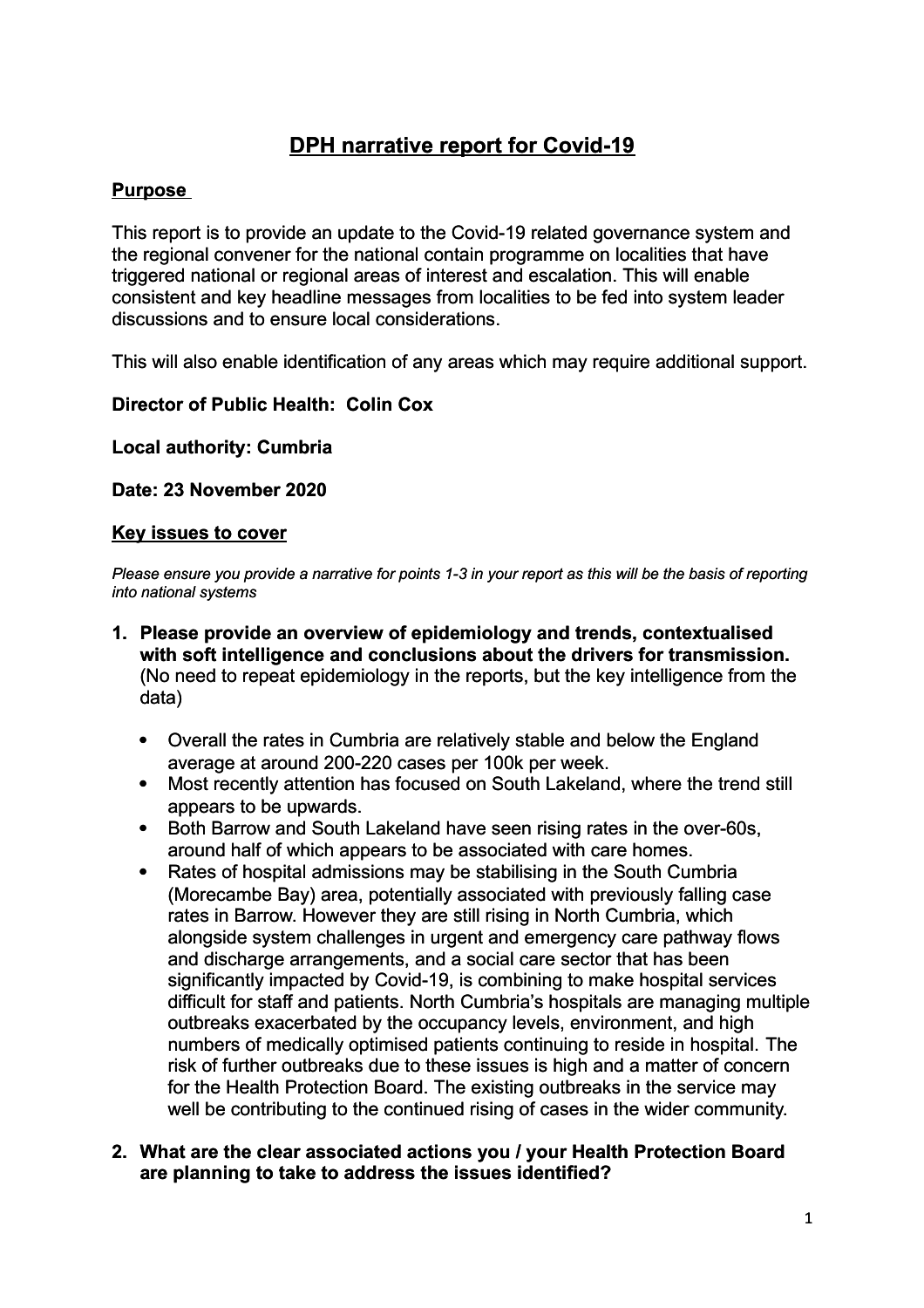- The local health system is coping presently but in North Cumbria some parts are nearing the point where elective capacity may need to be reduced. Further discussions are underway about this possibility.
- The North Cumbria system is progressing an improvement plan supported by NHSE/I and the LGA to support patient flow and discharge arrangements; the CCG and County Council are establishing additional interim bed capacity; and arrangements for designated Covid-positive discharge are being finalised.
- We have now begun to progress as an area for locally supported contact tracing. We are progressing this as a high priority.
- We are moving at pace to establish a service for routine testing using the nationally available Lateral Flow tests.
- Planning is underway to increase capacity for enforcement of the national regulations.

## **3(a) Please identify any wider implications or potential risks you can see e.g. potential for cross border transmission, large employers impacted.**

- As noted above, we are close to the point where the hospital system in North Cumbria may need to make decisions on prioritisation of elective care in order to manage capacity challenges.
- The difference in measures between England and Scotland risks creating complexity and confusion around cross-border traffic, as many people in the area live in one jurisdiction and work in, shop in or visit the other routinely. This has been particularly highlighted this week with the changes to the travel rules in Scotland, which have created widespread confusion as to what crossborder travel is permitted.

# **3(b) Please specify any support you feel you need to respond to this situation.**

- The lack of connectivity between the national contact tracing system and the local outbreak control system is becoming an increasing problem as the number of cases rises. While the Locally Supported Contact Tracing system will in part address this, our ideal situation is that in Cumbria we would take over the full Tier 2 function of contacting all index cases. We understand that there is not currently a mechanism to enable this. We would urge the national system to put this in place so contact tracing can genuinely become "local by default".
- We are now experiencing some challenges in local contact tracing associated with the use of the Test and Trace App, in particular the QR code check-in system. While previous systems were far from perfect, if our local contact tracers wanted to find out who had been in a particular venue, they could get that (admittedly often very partial) information from the venue. Now that it's all being done by the App, we have no access to this information. A way of enabling local areas to contact people associated with particular venues would be extremely valuable. *Still awaiting a response*